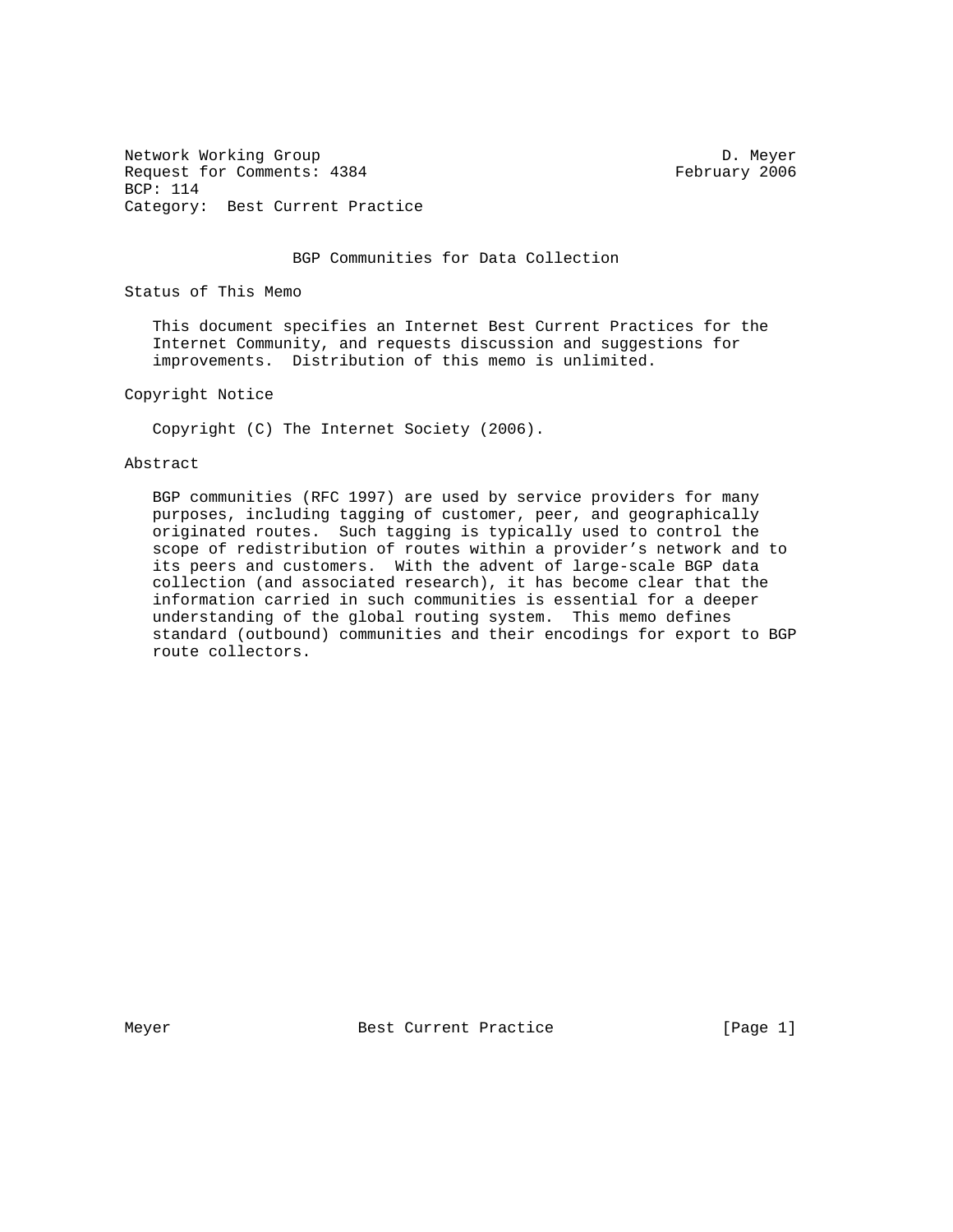# Table of Contents

|              | 3. RFC 1997 Community Encoding and Values 5        |
|--------------|----------------------------------------------------|
|              | 4. Community Values for BGP Data Collection 5      |
|              |                                                    |
|              | 4.2. Four-Octet AS Specific Extended Communities 9 |
| 5.           |                                                    |
| б.           |                                                    |
|              |                                                    |
|              |                                                    |
| $\mathsf{R}$ |                                                    |
| 9            |                                                    |
|              |                                                    |
|              |                                                    |

# 1. Introduction

 BGP communities [RFC1997] are used by service providers for many purposes, including tagging of customer, peer, and geographically originated routes. Such tagging is typically used to control the scope of redistribution of routes within a provider's network and to its customers and peers. Communities are also used for a wide variety of other applications, such as allowing customers to set attributes such as LOCAL\_PREF [RFC1771] by sending appropriate communities to their service provider. Other applications include signaling various types of Virtual Private Networks (VPNs) (e.g., Virtual Private LAN Service (VPLS) [VPLS]), and carrying link bandwidth for traffic engineering applications [RFC4360].

 With the advent of large-scale BGP data collection [RV] [RIS] (and associated research), it has become clear that the geographical and topological information, as well as the relationship the provider has to the source of a route (e.g., transit, peer, or customer), carried in such communities is essential for a deeper understanding of the global routing system. This memo defines standard communities for export to BGP route collectors. These communities represent a significant part of information carried by service providers as of

Meyer Best Current Practice [Page 2]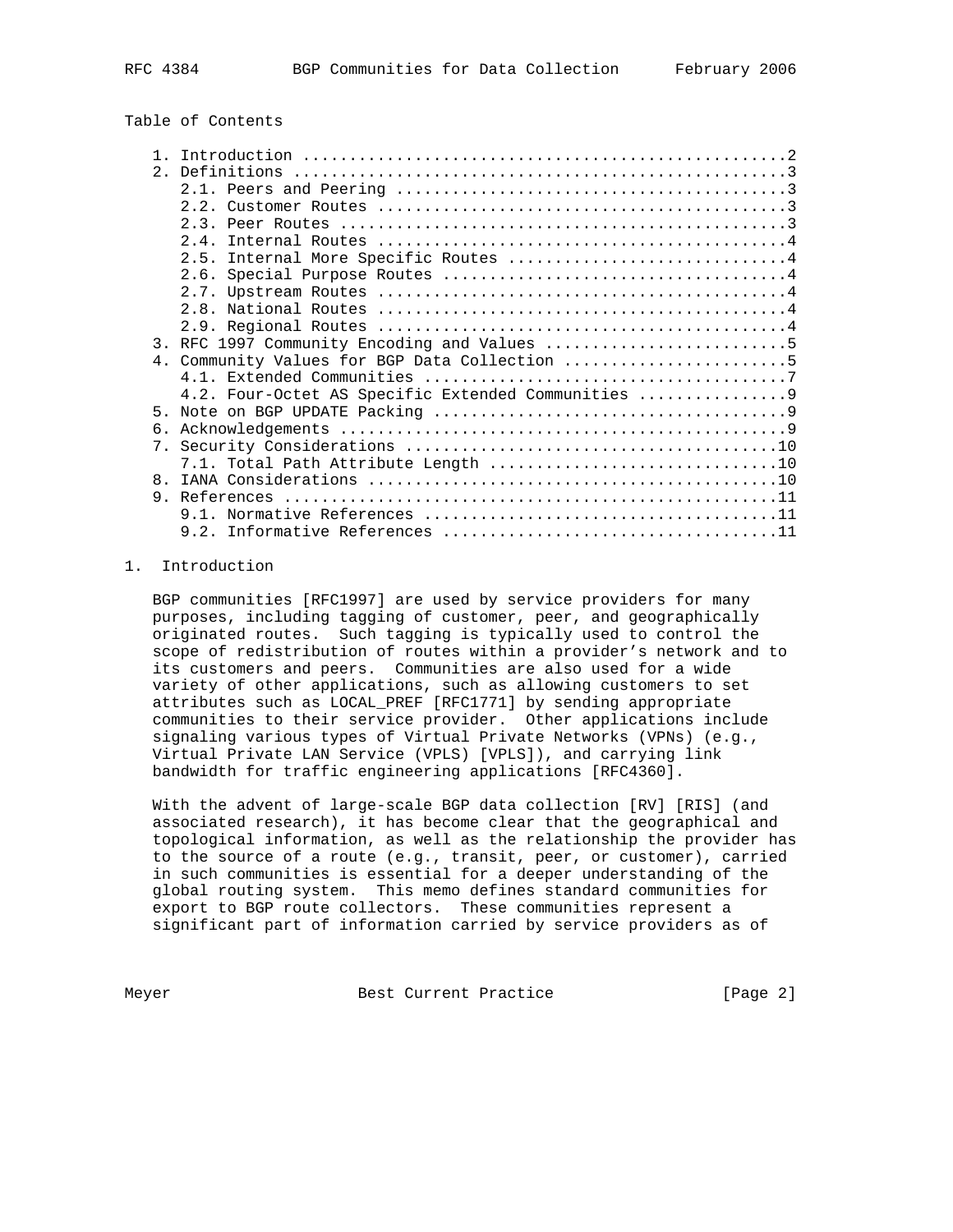this writing, and as such could be useful for internal use by service providers. However, such use is beyond the scope of this memo. Finally, those involved in BGP data analysis are encouraged to verify with their data sources as to which peers implement this scheme (as there is a large amount of existing data as well as many legacy peerings).

 The remainder of this memo is organized as follows. Section 2 provides the definition of terms used as well as the semantics of the communities used for BGP data collection, and Section 3 defines the corresponding encodings for RFC 1997 [RFC1997] communities. Finally, Section 4 defines the encodings for use with extended communities [RFC4360].

# 2. Definitions

 In this section, we define the terms used and the categories of routes that may be tagged with communities. This tagging is often referred to as coloring, and we refer to a route's "color" as its community value. The categories defined here are loosely modeled on those described in [WANG] and [HUSTON].

### 2.1. Peers and Peering

 Consider two network service providers, A and B. Service providers A and B are defined to be peers when (i) A and B exchange routes via BGP, and (ii) traffic exchange between A and B is settlement-free. This arrangement is also typically known as "peering". Peers typically exchange only their respective customer routes (see "Customer Routes" below), and hence exchange only their respective customer traffic. See [HUSTON] for a more in-depth discussion of the business models surrounding peers and peering.

### 2.2. Customer Routes

 Customer routes are those routes that are heard from a customer via BGP and are propagated to peers and other customers. Note that a customer can be an enterprise or another network service provider. These routes are sometimes called client routes [HUSTON].

## 2.3. Peer Routes

 Peer routes are those routes heard from peers via BGP, and not propagated to other peers. In particular, these routes are only propagated to the service provider's customers.

Meyer Best Current Practice [Page 3]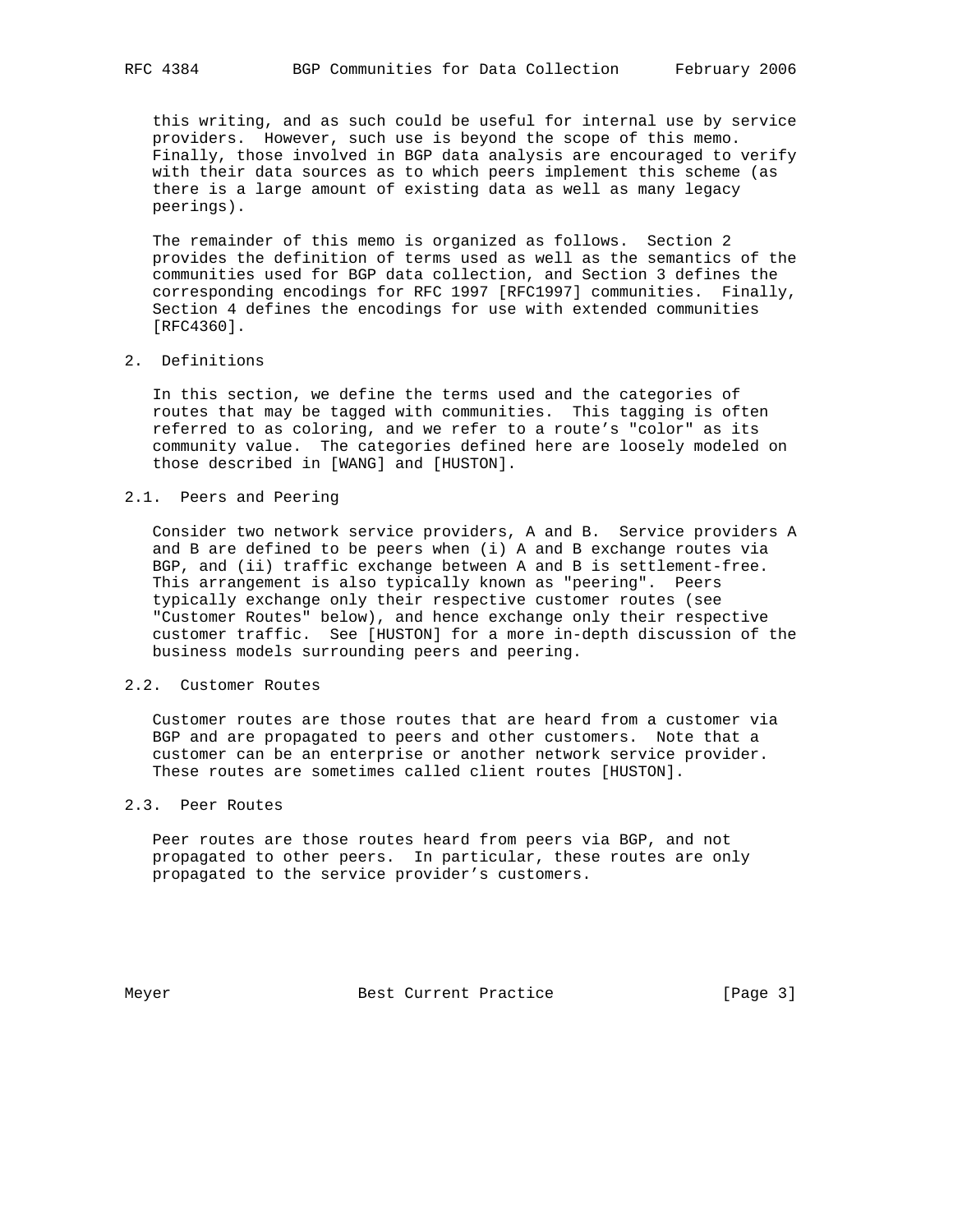## 2.4. Internal Routes

 Internal routes are those routes that a service provider originates and passes to its peers and customers. These routes are frequently taken out of the address space allocated to a provider.

## 2.5. Internal More Specific Routes

 Internal more specific routes are those routes that are frequently used for circuit load balancing purposes and Interior Gateway Protocol (IGP) route reduction. They also may correspond to customer services that are not visible outside the service provider's network. Internal more specific routes are not exported to any external peer.

2.6. Special Purpose Routes

 Special purpose routes are those routes that do not fall into any of the other classes described here. In those cases in which such routes need to be distinguished, a service provider may color such routes with a unique value. Examples of special purpose routes include anycast routes and routes for overlay networks.

### 2.7. Upstream Routes

 Upstream routes are typically learned from an upstream service provider as part of a transit service contract executed with the upstream provider.

# 2.8. National Routes

 These are route sets that are sourced from and/or received within a particular country.

# 2.9. Regional Routes

 Several global backbones implement regional policy based on their deployed footprint and on strategic and business imperatives. Service providers often have settlement-free interconnections with an Autonomous System (AS) in one region, and that same AS is a customer in another region. This mandates use of regional routing, including community attributes set by the network in question to allow easy discrimination among regional routes. For example, service providers may treat a route set received from another service provider in Europe differently than the same route set received in North America, as it is common practice to sell transit in one region while peering in the other.

Meyer Best Current Practice [Page 4]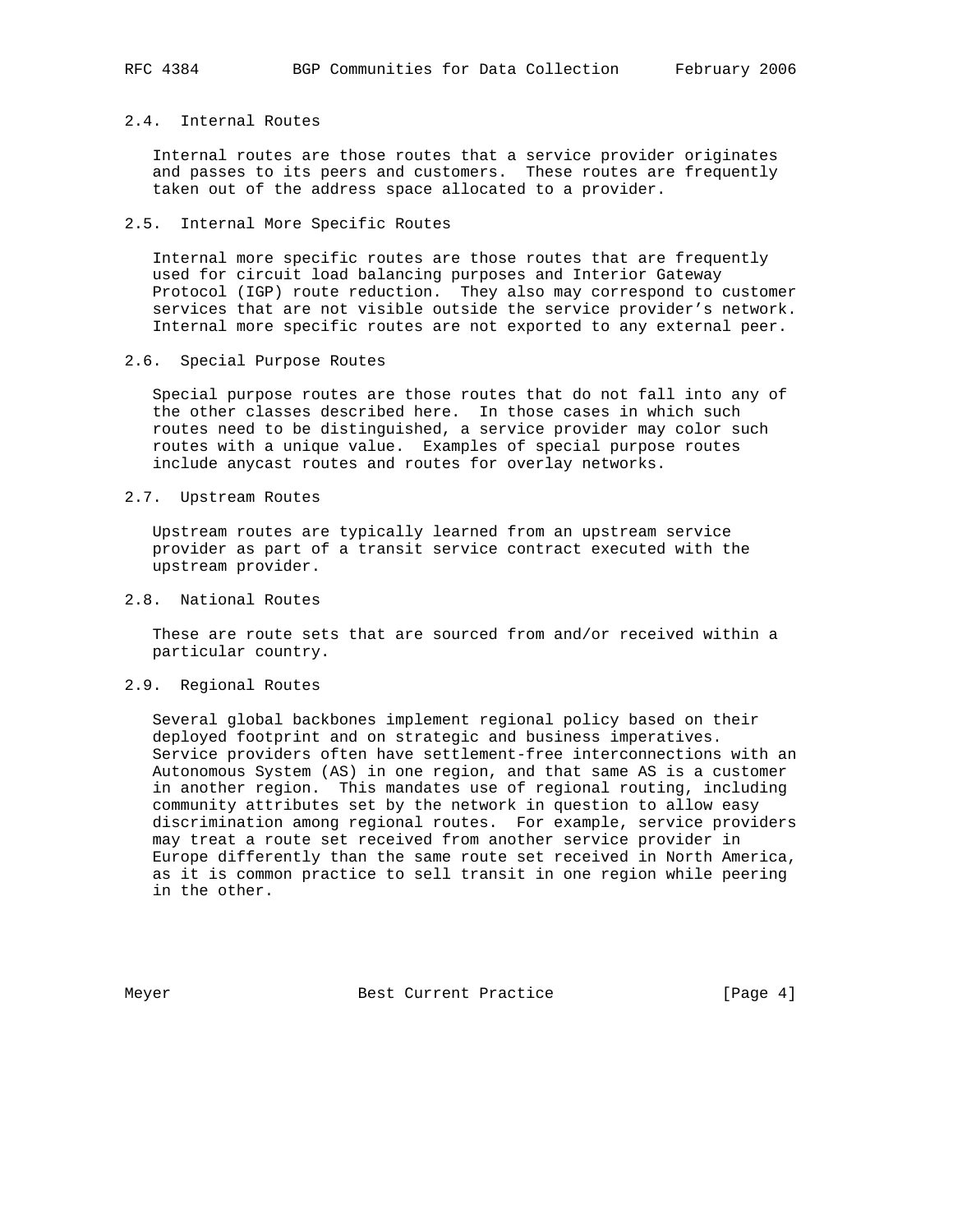3. RFC 1997 Community Encoding and Values

 In this section, we provide RFC 1997 [RFC1997] community values for the categories described above. RFC 1997 communities are encoded as BGP Type Code 8, and are treated as 32-bit values ranging from 0x0000000 through 0xFFFFFFF. The values 0x0000000 through 0x0000FFFF and 0xFFFF0000 through 0xFFFFFFFF are reserved.

 The best current practice among service providers is to use the high-order two octets to represent the provider's AS number, and the low-order two octets to represent the classification of the route, as depicted below:

 $0$  and  $1$  and  $2$  3 0 1 2 3 4 5 6 7 8 9 0 1 2 3 4 5 6 7 8 9 0 1 2 3 4 5 6 7 8 9 0 1 +-+-+-+-+-+-+-+-+-+-+-+-+-+-+-+-+-+-+-+-+-+-+-+-+-+-+-+-+-+-+-+-+ | <Value> +-+-+-+-+-+-+-+-+-+-+-+-+-+-+-+-+-+-+-+-+-+-+-+-+-+-+-+-+-+-+-+-+

 where <AS> is the 16-bit AS number. For example, the encoding 0x2A7C029A would represent the AS 10876 with value 666.

4. Community Values for BGP Data Collection

 In this section, we define the RFC 1997 community encoding for the route types described above for use in BGP data collection. It is anticipated that a service provider's internal community values will be converted to these standard values for output to a route collector.

 This memo follows the best current practice of using the basic format <AS>:<Value>. The values for the route categories are described in the following table:

Meyer Best Current Practice [Page 5]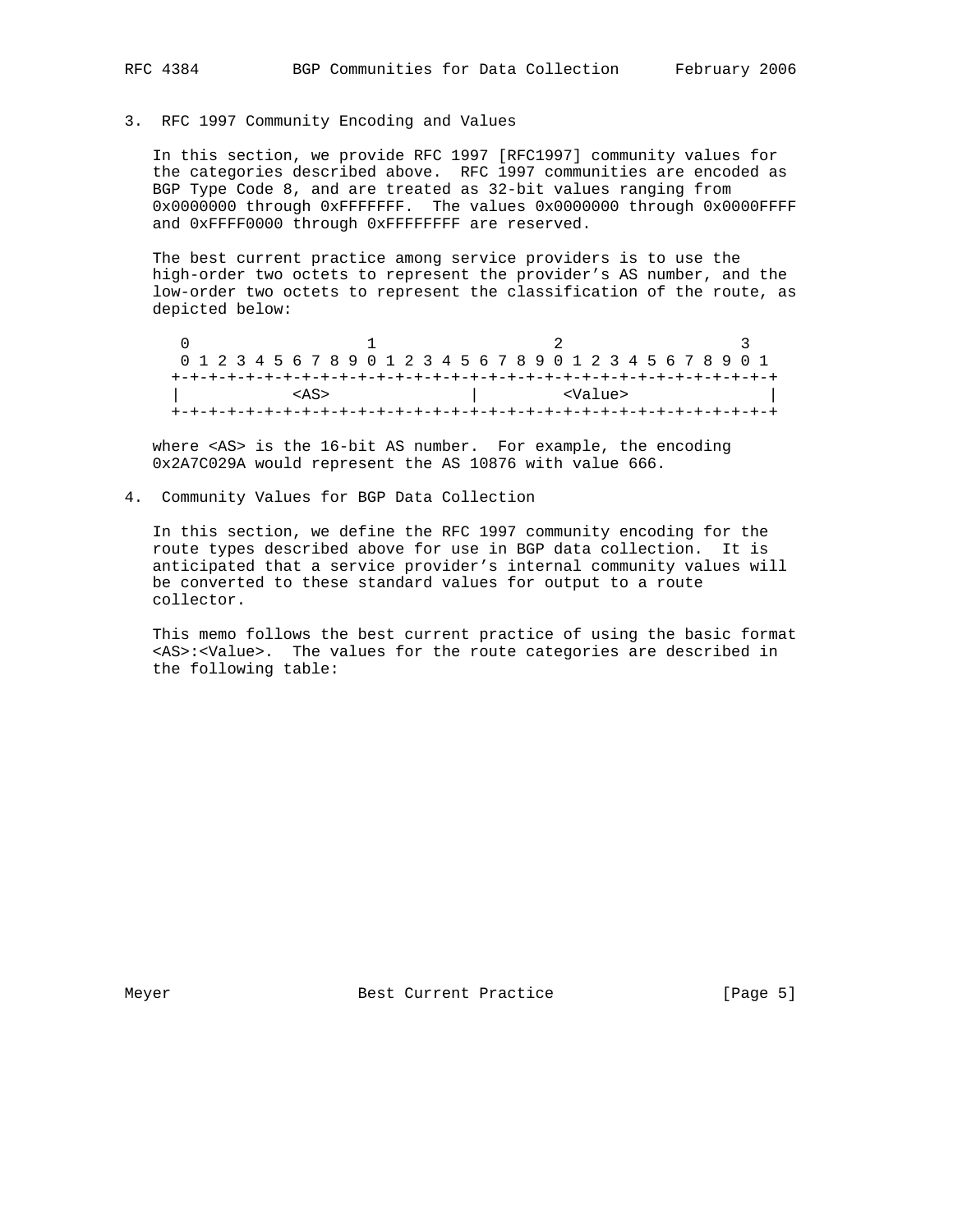| Category                              | Value                                     |
|---------------------------------------|-------------------------------------------|
|                                       |                                           |
| Reserved                              | $\langle AS \rangle : 0000000000000000$   |
| Customer Routes                       | $\langle AS \rangle : 0000000000000001$   |
| Peer Routes                           | $\langle AS \rangle : 0000000000000010$   |
| Internal Routes                       | $\langle AS \rangle : 0000000000000011$   |
| Internal More Specific Routes         | $\langle AS \rangle : 0000000000000100$   |
| Special Purpose Routes                | $\langle AS \rangle : 0000000000000101$   |
| Upstream Routes                       | $\langle AS \rangle : 0000000000000110$   |
| Reserved                              | $\langle AS \rangle : 0000000000000111 -$ |
|                                       | <as>:00000111111111111</as>               |
| National and Regional Routes          | $\langle AS \rangle : 0000100000000000 -$ |
|                                       | <as>:1111111111111111</as>                |
| Encoded as                            | $$ : $$ $<$ X> $<$ CC>                    |
| Reserved National and Regional values | $\langle AS \rangle : 0100000000000000 -$ |
|                                       | <as>:1111111111111111</as>                |

# Where

 <AS> is the 16-bit AS <R> is the 5-bit Region Identifier <X> is the 1-bit satellite link indication X = 1 for satellite links, 0 otherwise <CC> is the 10-bit ISO-3166-2 country code [ISO3166] and <R> takes the values: Africa (AF) 00001<br>Oceania (OC) 00010 Oceania (OC) 00010<br>Asia (AS) 00011 Asia (AS) 00011<br>Antarctica (AQ) 00100 Antarctica (AQ) Europe (EU) 00101 Latin America/Caribbean Islands (LAC) 00110 North America (NA) 00111<br>Reserved 01000-01000-11111

Meyer Best Current Practice [Page 6]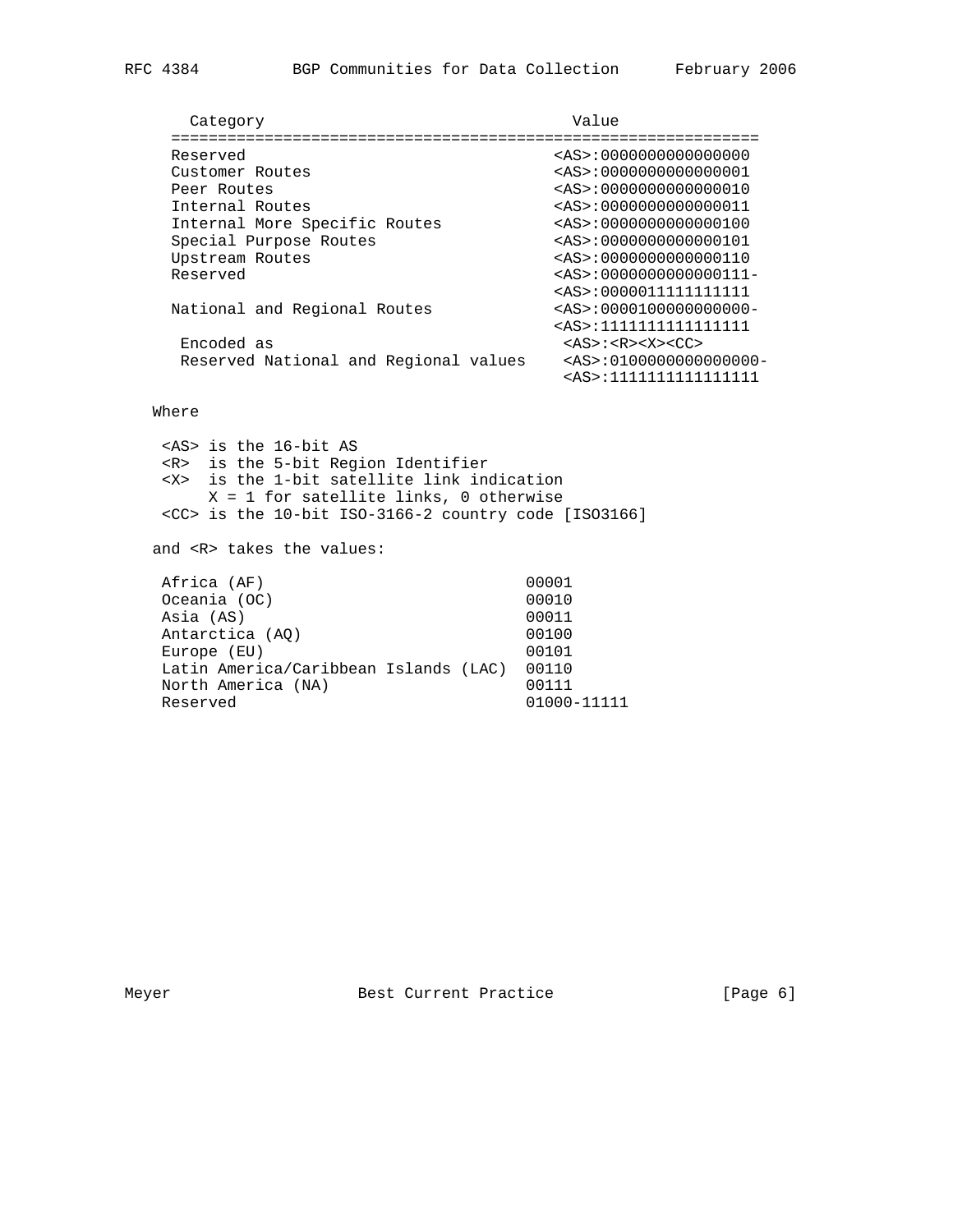That is:  $0$  1 2 0 1 2 3 4 5 6 7 8 9 0 1 2 3 4 5 6 7 8 9 0 1 2 3 4 5 6 7 8 9 0 1 +-+-+-+-+-+-+-+-+-+-+-+-+-+-+-+-+-+-+-+-+-+-+-+-+-+-+-+-+-+-+-+-+ | <AS> | <R> |X| <CC> | +-+-+-+-+-+-+-+-+-+-+-+-+-+-+-+-+-+-+-+-+-+-+-+-+-+-+-+-+-+-+-+-+ For example, the encoding for a national route over a terrestrial link in AS 10876 from the Fiji Islands would be:  $<$ AS> = 10876 = 0x2A7C  $R > 00010$  <X> = 0  $<$ CC> = Fiji Islands Country Code = 242 = 0011110010 In this case, the low-order 16 bits are 0001000011110010 = 0x10F2.  $0$  and  $1$  and  $2$  3 0 1 2 3 4 5 6 7 8 9 0 1 2 3 4 5 6 7 8 9 0 1 2 3 4 5 6 7 8 9 0 1 +-+-+-+-+-+-+-+-+-+-+-+-+-+-+-+-+-+-+-+-+-+-+-+-+-+-+-+-+-+-+-+-+

 Note that a configuration language might allow the specification of this community as  $10876:4338$   $(0x10F2 == 4338 decimal)$ .

+-+-+-+-+-+-+-+-+-+-+-+-+-+-+-+-+-+-+-+-+-+-+-+-+-+-+-+-+-+-+-+-+

| 0x2A7C | 0x10F2

 Finally, note that these categories are not intended to be mutually exclusive, and multiple communities can be attached where appropriate.

4.1. Extended Communities

 In some cases, the values and their encoding described in Section 4 may clash with a service provider's existing community assignments. Extended communities [RFC4360] provide a convenient mechanism that can be used to avoid such clashes.

 The Extended Communities attribute is a transitive optional BGP attribute with the Type Code 16 and consists of a set of extended communities of the following format:

Meyer Best Current Practice [Page 7]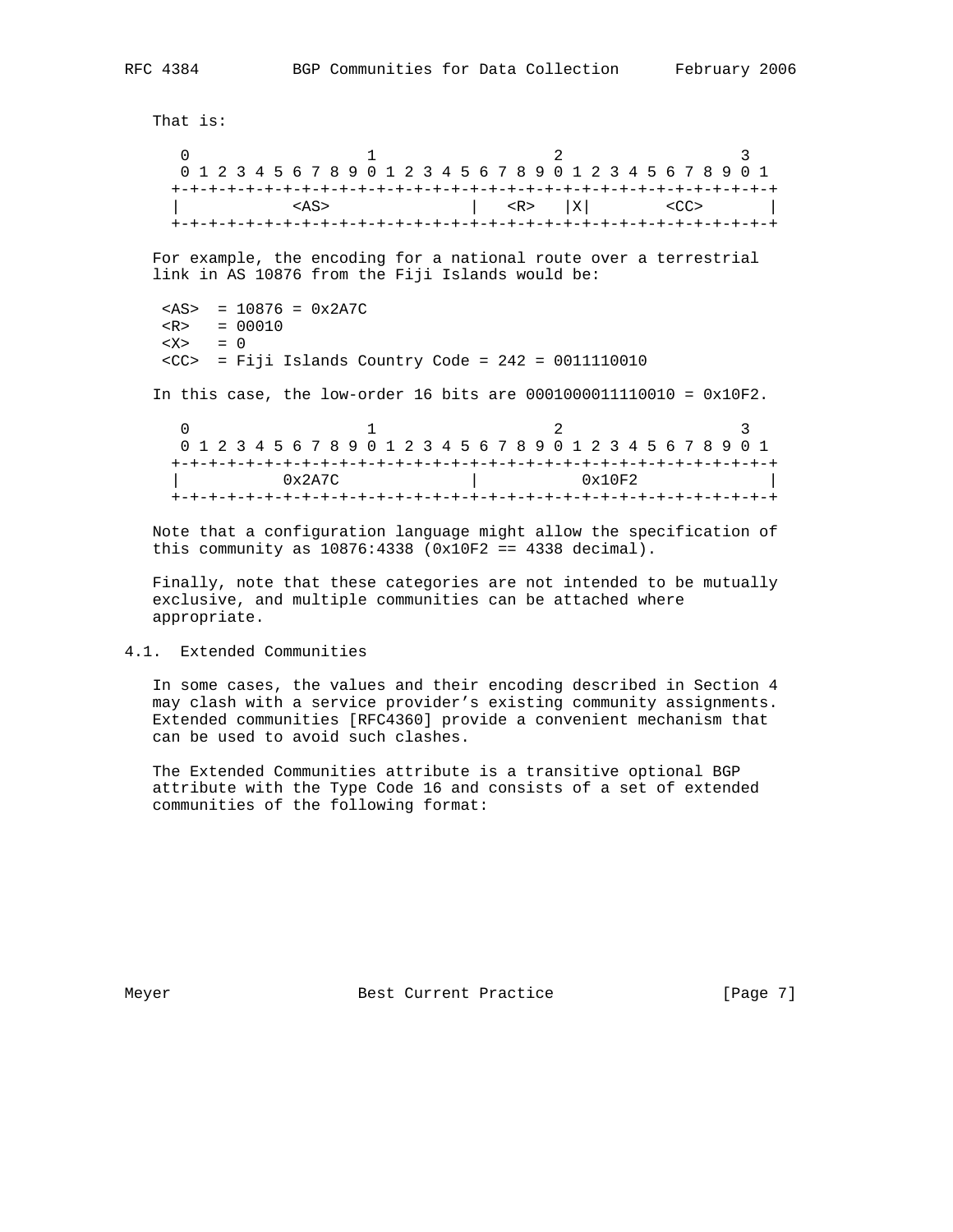$0$  and  $1$  and  $2$  3 0 1 2 3 4 5 6 7 8 9 0 1 2 3 4 5 6 7 8 9 0 1 2 3 4 5 6 7 8 9 0 1 +-+-+-+-+-+-+-+-+-+-+-+-+-+-+-+-+-+-+-+-+-+-+-+-+-+-+-+-+-+-+-+-+ | Type high | Type low(\*) | | +-+-+-+-+-+-+-+-+-+-+-+-+-+-+-+-+ Value | | | +-+-+-+-+-+-+-+-+-+-+-+-+-+-+-+-+-+-+-+-+-+-+-+-+-+-+-+-+-+-+-+-+

 For purposes of BGP data collection, we encode the communities described in Section 4 using the two-octet AS specific extended community type, which has the following format:

|  |  |               |  |  |          |  |  |  |                     |  | 0 1 2 3 4 5 6 7 8 9 0 1 2 3 4 5 6 7 8 9 0 1 2 3 4 5 6 7 8 9 0 1 |  |  |  |  |  |  |
|--|--|---------------|--|--|----------|--|--|--|---------------------|--|-----------------------------------------------------------------|--|--|--|--|--|--|
|  |  |               |  |  |          |  |  |  |                     |  |                                                                 |  |  |  |  |  |  |
|  |  | $0 \times 00$ |  |  | Sub-Type |  |  |  |                     |  | Global Administrator                                            |  |  |  |  |  |  |
|  |  |               |  |  |          |  |  |  |                     |  |                                                                 |  |  |  |  |  |  |
|  |  |               |  |  |          |  |  |  | Local Administrator |  |                                                                 |  |  |  |  |  |  |
|  |  |               |  |  |          |  |  |  |                     |  |                                                                 |  |  |  |  |  |  |

 The two-octet AS specific extended community attribute encodes the service provider's two-octet Autonomous System number (as assigned by a Regional Internet Registry, or RIR) in the Global Administrator field, and the Local Administrator field may encode any information.

 This memo assigns Sub-Type 0x0008 for BGP data collection, and specifies that the <Value> field, as defined in Section 3.1, is carried in the low-order octets of the Local Administrator field. The two high-order octets of the Local Administrator field are reserved, and are set to 0x00 when sending and ignored upon receipt.

 For example, the extended community encoding for 10876:4338 (representing a terrestrial national route in AS 10876 from the Fiji Islands) would be:

|  |  |               |  | 0 1 2 3 4 5 6 7 8 9 0 1 2 3 4 5 6 7 8 9 0 1 2 3 4 5 6 7 8 9 0 1 |  |               |  |  |                  |  |  |        |  |  |  |  |  |
|--|--|---------------|--|-----------------------------------------------------------------|--|---------------|--|--|------------------|--|--|--------|--|--|--|--|--|
|  |  |               |  |                                                                 |  |               |  |  | -+-+-+-+-+-+-+-+ |  |  |        |  |  |  |  |  |
|  |  | $0 \times 00$ |  |                                                                 |  | 0x0008        |  |  |                  |  |  | 0x2A7C |  |  |  |  |  |
|  |  |               |  |                                                                 |  |               |  |  |                  |  |  |        |  |  |  |  |  |
|  |  | $0 \times 00$ |  |                                                                 |  | $0 \times 00$ |  |  |                  |  |  | 0x10F2 |  |  |  |  |  |
|  |  |               |  |                                                                 |  |               |  |  |                  |  |  |        |  |  |  |  |  |

Meyer Best Current Practice [Page 8]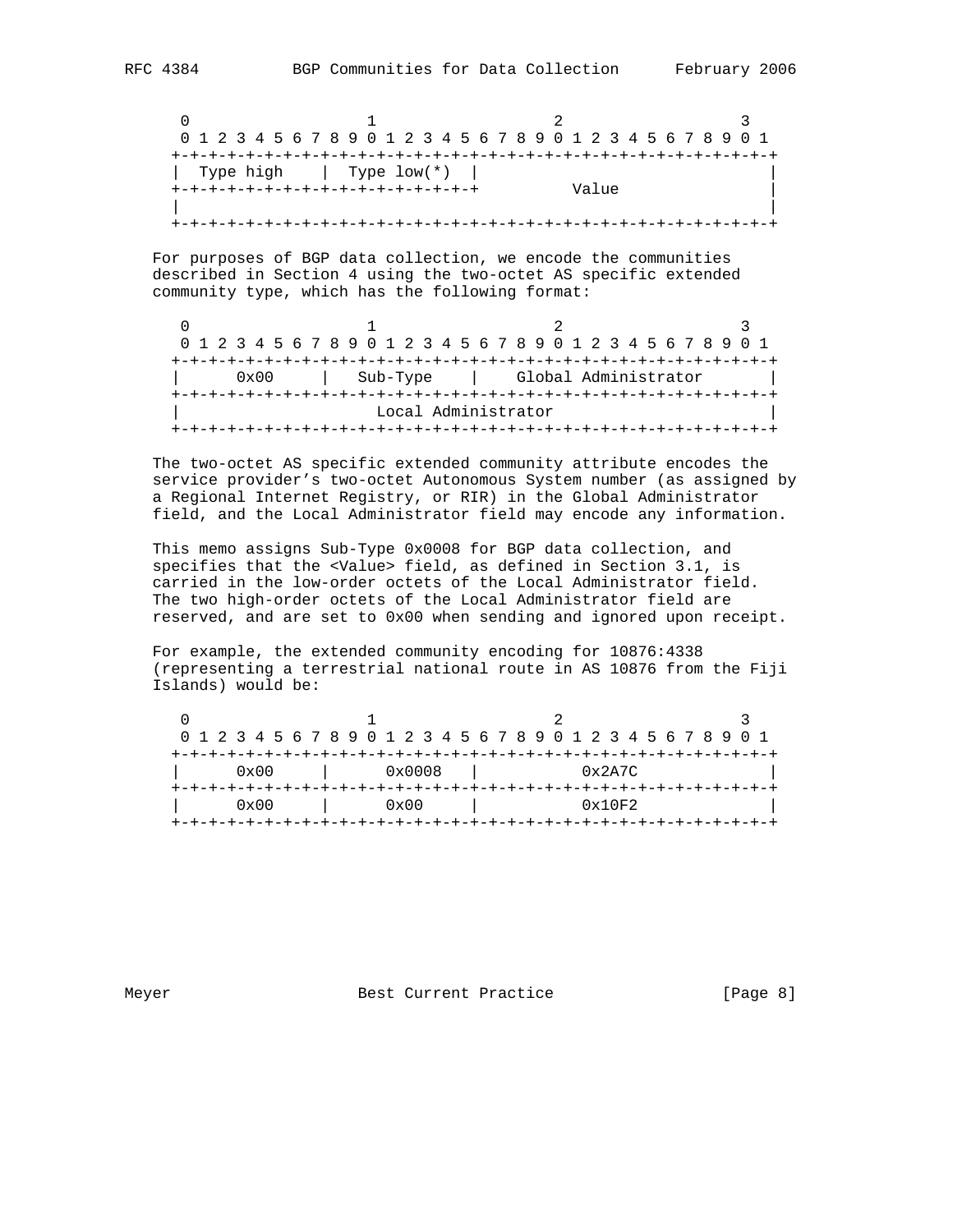#### 4.2. Four-Octet AS Specific Extended Communities

The four-octet AS specific extended community is encoded as follows:

 $0$  and  $1$  and  $2$  3 0 1 2 3 4 5 6 7 8 9 0 1 2 3 4 5 6 7 8 9 0 1 2 3 4 5 6 7 8 9 0 1 +-+-+-+-+-+-+-+-+-+-+-+-+-+-+-+-+-+-+-+-+-+-+-+-+-+-+-+-+-+-+-+-+ | 0x02 | 0x0008 | Global Administrator | +-+-+-+-+-+-+-+-+-+-+-+-+-+-+-+-+-+-+-+-+-+-+-+-+-+-+-+-+-+-+-+-+ | Global Administrator (cont.) | 0x10F2 | +-+-+-+-+-+-+-+-+-+-+-+-+-+-+-+-+-+-+-+-+-+-+-+-+-+-+-+-+-+-+-+-+

 In this case, the four-octet Global Administrator sub-field contains a four-octet Autonomous System number assigned by the IANA.

5. Note on BGP UPDATE Packing

 Note that data collection communities have the potential of making the attribute set of a specific route more unique than it would be otherwise (since each route collects data that is specific to its path inside one or more ASes). This, in turn, can affect whether multiple routes can be grouped in the same BGP update message, and it may lead to increased use of bandwidth, router CPU cycles, and memory.

6. Acknowledgements

 The community encoding described in this memo germinated from an interesting suggestion from Akira Kato at WIDE. In particular, the idea would be to use the collection community values to select paths that would result in (hopefully) more efficient access to various services. For example, in the case of RFC 3258 [RFC3258] based DNS anycast service, BGP routers may see multiple paths to the same prefix, and others might be coming from the same origin with different paths, but others might be from different region/country (with the same origin AS).

 Joe Abley, Randy Bush, Sean Donelan, Xenofontas Dimitropoulos, Vijay Gill, John Heasley, Geoff Huston, Steve Huter, Michael Patton, Olivier Marce, Ryan McDowell, Rob Rockell, Rob Thomas, Pekka Savola, Patrick Verkaik, and Alex Zinin all made many insightful comments on early versions of this document. Henk Uijterwaal suggested the use of the ISO-3166-2 country codes.

Meyer Best Current Practice [Page 9]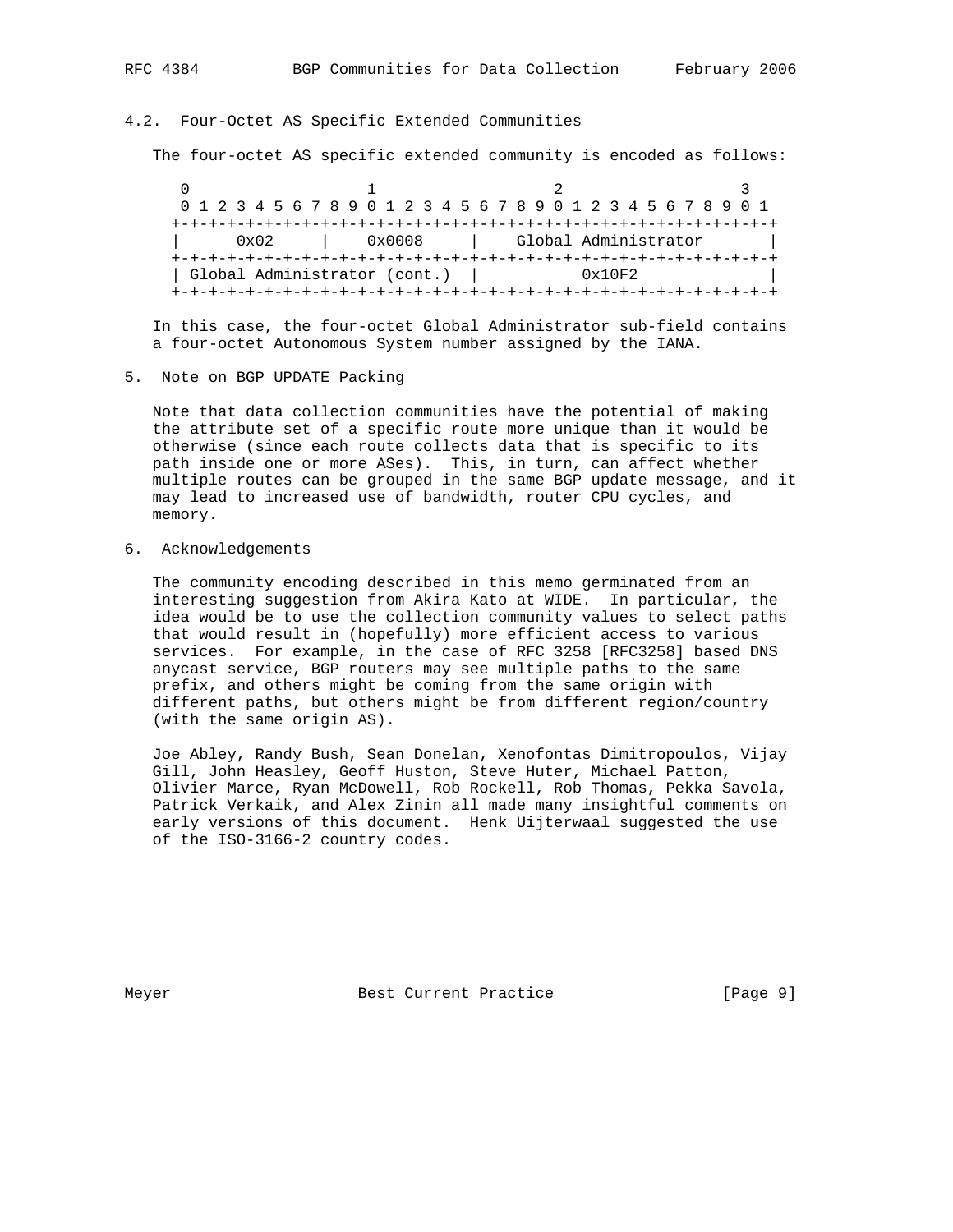## 7. Security Considerations

 While this memo introduces no additional security considerations into the BGP protocol, the information contained in the communities defined in this memo may in some cases reveal network structure that was not previously visible outside the provider's network. As a result, care should be taken when exporting such communities to route collectors. Finally, routes exported to a route collector should also be tagged with the NO\_EXPORT community (0xFFFFFF01).

## 7.1. Total Path Attribute Length

 The communities described in this memo are intended for use on egress to a route collector. Hence an operator may choose to overwrite its internal communities with the values specified in this memo when exporting routes to a route collector. However, operators should in general ensure that the behavior of their BGP implementation is well-defined when the addition of an attribute causes a PDU to exceed 4096 octets. For example, since it is common practice to use community attributes to implement policy (among other functionality such as allowing customers to set attributes such as LOCAL\_PREF), the behavior of an implementation when the attribute space overflows is crucial. Among other behaviors, an implementation might usurp the intended attribute data or otherwise cause indeterminate failures. These behaviors can result in unanticipated community attribute sets, and hence result in unintended policy implications.

8. IANA Considerations

 This memo assigns a new Sub-Type for the AS specific extended community type in the First Come First Served extended transitive category. The IANA has assigned Sub-Type 0x0008 as defined in Section 4.1.

 In addition, the IANA has created two registries for BGP Data Collection Communities, one for standard communities and one for extended communities. Both of these registries will initially be populated by the values described in Section 4. IETF Consensus, as described in [RFC2434], usually through the Global Routing Operations Working Group (grow), is required for the assignment of new values in these registries (in particular, for <Value> or <R> in the table of values for the route categories in Section 4).

Meyer Best Current Practice [Page 10]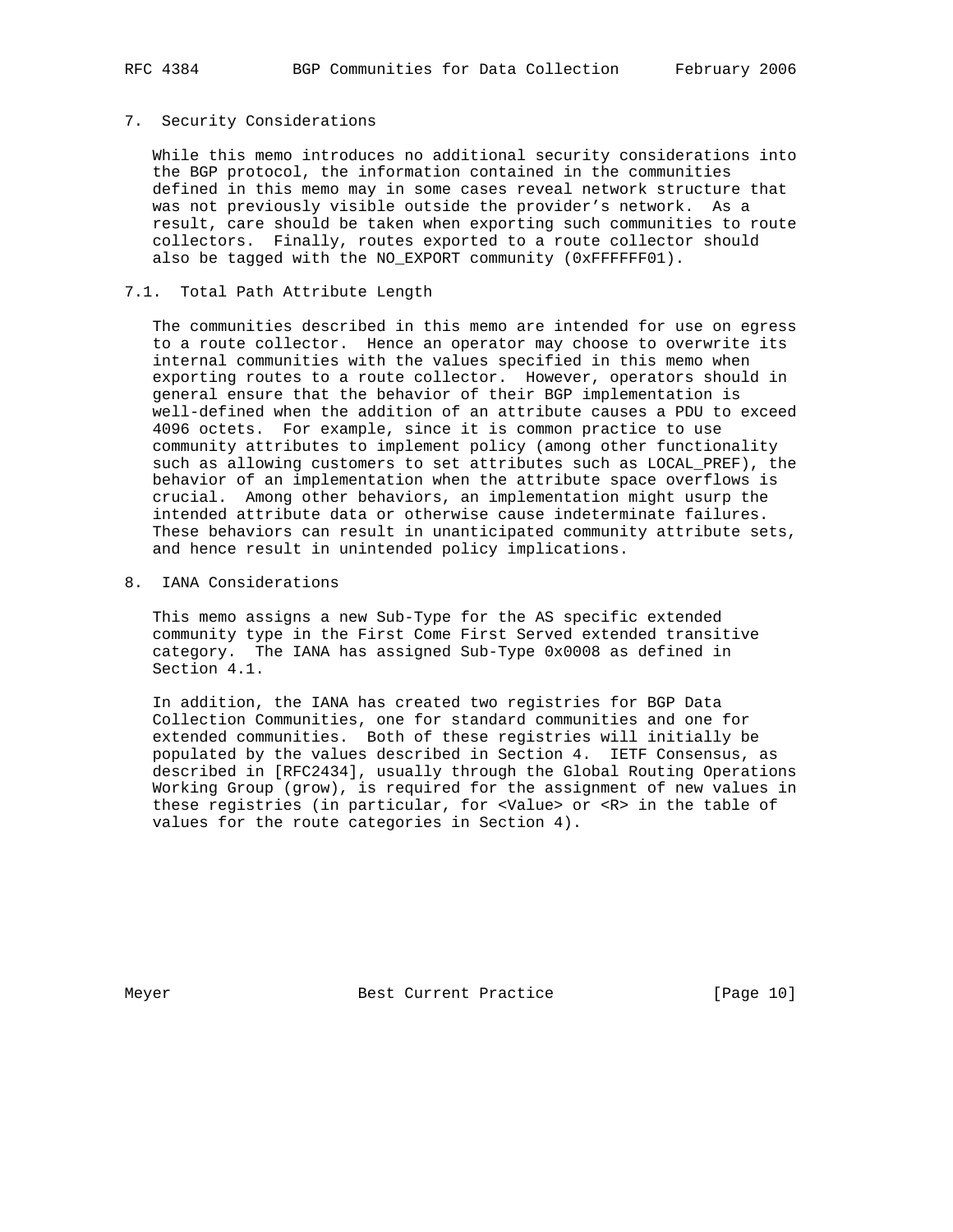- 9. References
- 9.1. Normative References

| [ISO3166] | "ISO 3166 Maintenance agency (ISO 3166/MA)", Web<br>Page: http://www.iso.org/iso/en/prods-services/<br>iso3166ma/index.html, 2004. |
|-----------|------------------------------------------------------------------------------------------------------------------------------------|
| [RFC1771] | Rekhter, Y. and T. Li (Editors), "A Border Gateway<br>Protocol (BGP-4)", RFC 1771, March 1995.                                     |
| [RFC1997] | Chandra, R. and P. Traina, "BGP Communities<br>Attribute", RFC 1997, August 1996.                                                  |

 [RFC4360] Sangli, S., Tappan, D., and Y. Rekhter, "BGP Extended Communities Attribute", RFC 4360, January 2006.

# 9.2. Informative References

| [HUSTON]  | Huston, G., "Interconnection, Peering, and<br>Settlements",<br>http://www.isoc.org/inet99/proceedings/le/le_1.htm                      |
|-----------|----------------------------------------------------------------------------------------------------------------------------------------|
| [RFC2434] | Narten, T., and H. Alvestrand, "Guidelines for<br>Writing an IANA Considerations Section in RFCs", BCP<br>26, RFC 2434, October 1998.  |
| [RFC3258] | Hardie, T., "Distributing Authoritative Name Servers<br>via Shared Unicast Addresses", RFC 3258, April 2002.                           |
| [RIS]     | "The RIPE Routing Information Service", Web Page:<br>http://www.ripe.net/ris, 2004.                                                    |
| [RV]      | Meyer, D., "The Routeviews Project", Web Page:<br>http://www.routeviews.org, 2002.                                                     |
| [VPLS]    | Kompella, K., et al., "Virtual Private LAN Service",<br>Work in Progress, April 2005.                                                  |
| [WANG]    | Wang, F. and L. Gao, "Inferring and Characterizing<br>Internet Routing Policies", ACM SIGCOMM Internet<br>Measurement Conference 2003. |

Author's Address

David Meyer

EMail: dmm@1-4-5.net

Meyer Best Current Practice [Page 11]